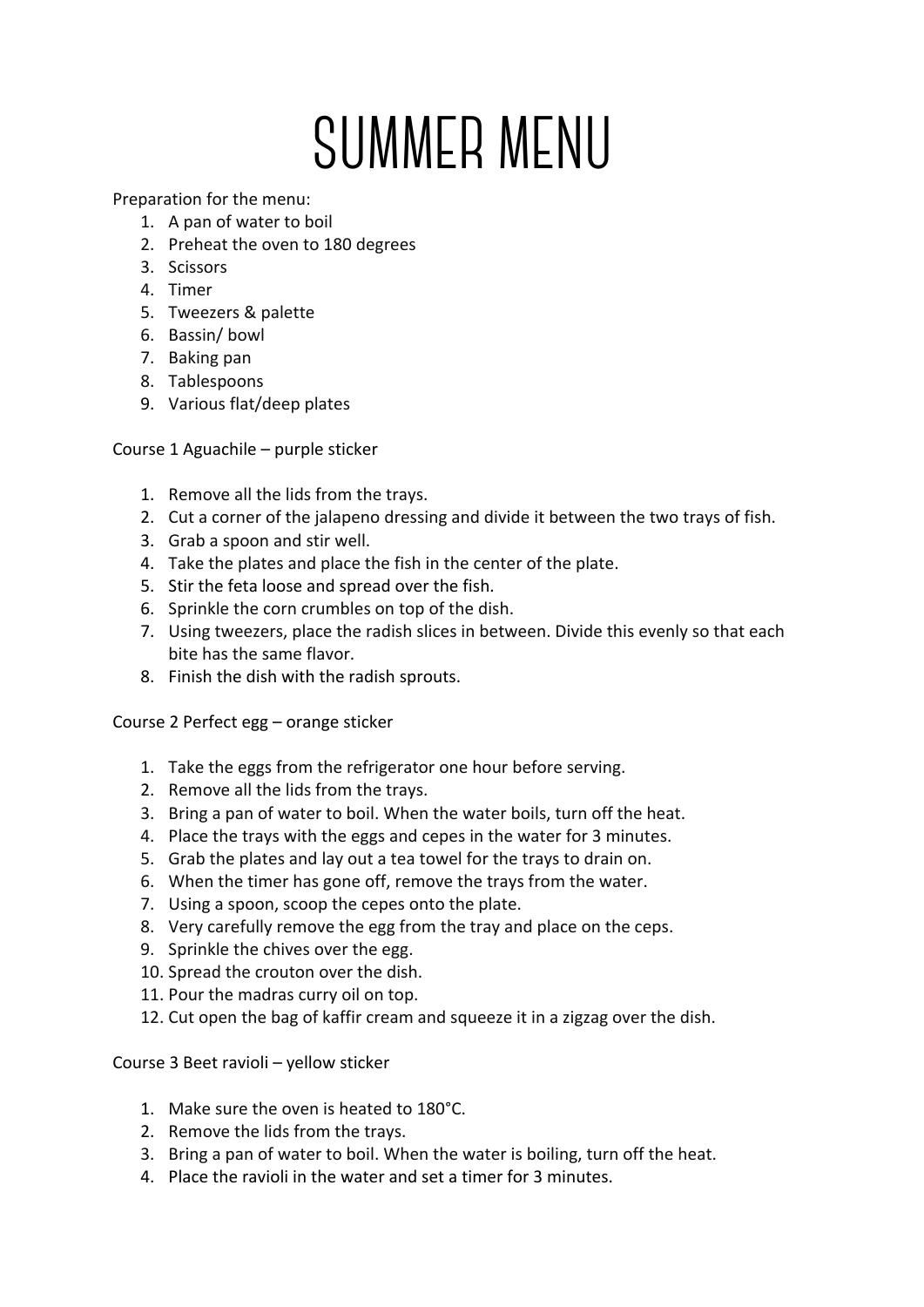- 5. For this dish, heat the plates. If you want to heat 2 plates, put both plates in the oven for about 2 minutes. Are there more plates? Then just stack the plates in the oven, only it will take a little longer for the plates to heat.
- 6. When 30 seconds have passed on the timer, place the cubed beets and edamame beans in the water with the ravioli.
- 7. Remove the plates from the oven. Caution! These are hot, use a tea towel or oven mitt.
- 8. When there is 1,5 minutes left on the timer, place the radicchio in the water as well.
- 9. Prepare a tea towel on which to drain the trays and ravioli, and when the timer has gone off, take everything out of the water. Caution! The components are hot.
- 10. Begin dressing the radicchio on the warm plates.
- 11. Take a spoon and drape the reduction of beet and balsamic around the radicchio
- 12. Cut open the bag of ravioli and place the ravioli in the center of the plate.
- 13. Stir the sauce in the bag well and pour over the ravioli.
- 14. Divide the edamame beans over the ravioli.
- 15. Then place the cubes of beet on top.
- 16. Drape the oil of wild garlic over the dish.
- 17. To finish the dish, place the leaves of sorrel on top.

Course 4 Veal cheek – pink sticker

- 1. Make sure the oven is heated to 180°C.
- 2. Remove the lids from the trays.
- 3. Bring a pan of water to boil. When the water is boiling, turn off the heat.
- 4. Place the veal cheek in the water and set the timer for 3 minutes.
- 5. When the timer goes off, add the tray of capuchin cream to the water. Set the timer again for 3 minutes.
- 6. When the 3 minutes have passed, put a frying pan on the stove and turn on the heat.
- 7. Prepare a tea towel on which to drain the trays and veal cheek, and when the timer has gone off, take everything out of the water. Caution! The components are hot.
- 8. For this dish, heat the plates. If you want to heat 2 plates, put both plates in the oven for about 2 minutes. Are there more plates? Then just stack the plates in the oven, only it will take a little longer for the plates to heat.
- 9. Put oil in the frying pan and put the broad bean in the pan to stew.
- 10. Remove the plates from the oven. Caution! These are hot, use a tea towel or oven mitt.
- 11. Next, toss the samphire with the broad beans in the pan. Keep the pan moving gently.
- 12. Take a spoon and stir well the caper cream. Divide the cream over the plates.
- 13. Take the palette and draw a line of the cream across the plate.
- 14. Cut open the bags containing the veal cheek.
- 15. Take a clean spoon and place the veal cheek in the center of the plate surrounded by the gravy. Do not be too sparing with the gravy.
- 16. Scoop out the broad beans and samphire and place on top of the meat.
- 17. Sprinkle the crispy potato over the dish.
- 18. With the tweezers, spread the capers around the meat.